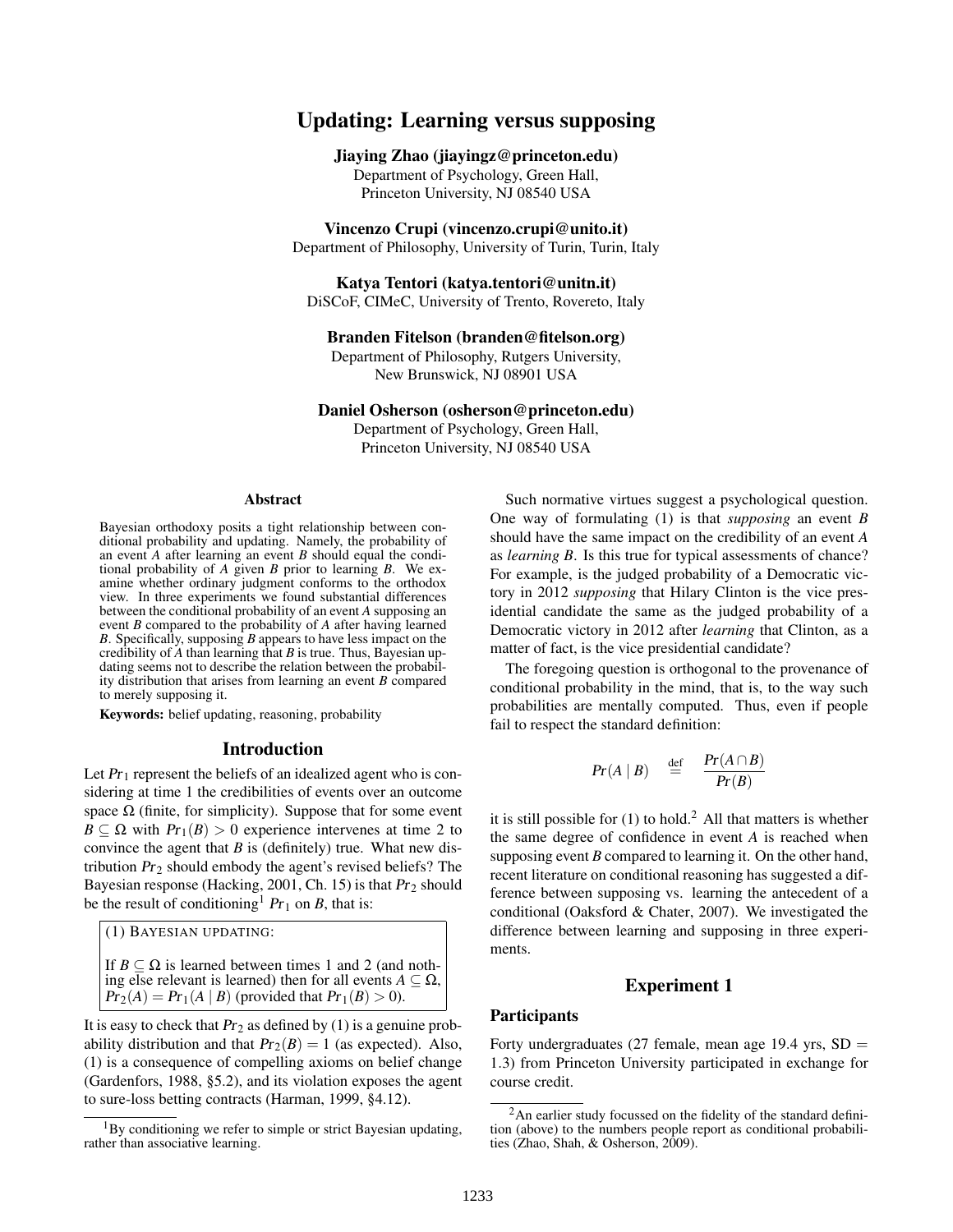### **Materials**

Five decks of cards served as stimuli, each with 20 cards. Each card presented an animal and a colored square on one side and was blank on the other side. The animal was marked on the bottom half of the card and could be either a dog or a duck. The colored square was marked on the top half and could be either green or yellow. Thus, each deck contained four types of cards: green dog, green duck, yellow dog, and yellow duck. Table 1 summarizes the respective frequencies of the types of cards for each deck.

Table 1: Number of cards in each deck used in Experiment 1.

| Deck | Green Dog Green Duck Yellow Dog Yellow Duck |  |
|------|---------------------------------------------|--|
|      |                                             |  |
|      |                                             |  |
|      |                                             |  |
|      |                                             |  |
|      |                                             |  |

### Procedure

There were two conditions in the experiment: *learn* and *suppose*, each with 20 participants. In both conditions, the five decks were presented to the participant in random order. For each deck, the experimenter first showed the cards to the participant, with the animals and colors in plain view. Cards were presented briefly (around 0.5 second apiece) to prevent counting. After all cards in the deck were presented, the participant shuffled the deck, drew one card at random, and put it on the table blank side up. Thus, neither the participant nor the experimenter knew what the card was.

The procedure then differed between the two conditions. In the learn condition, the experimenter covered the card drawn from the deck, turned the card over while still covered, and then revealed one half of the card to the participant. Whether the animal or the color was thereby revealed was randomly determined. If the revealed half was an animal then the participant estimated the probability that the unrevealed half was a certain color; whether they were asked for the probability of "green" versus "yellow" was determined randomly. If the revealed half was a color then the participant estimated the probability that the unrevealed half was a certain animal; whether they were asked for the probability of "dog" versus "duck" was determined randomly. The covered half was never revealed to the participant. This procedure was repeated for all five decks.

The suppose procedure was identical to the foregoing up to placing one card from the shuffled deck face down on the table. In the suppose procedure, neither side of the card was revealed, and the experimenter proceeded instead to ask a question of the form: "What is the probability that so-and-so appears on the card supposing that such-and-such appears?" The content of the question (so-and-so and such-and-such) was determined by yoking each suppose participant to the immediately preceding participant, who was in the learn condition. Specifically, if for decks 1 through 5 the learn participant was asked for the probabilities of  $A_1 \dots A_5$  upon learning  $B_1 \ldots B_5$  then the suppose participant was asked for the conditional probabilities  $Pr(A_1 | B_1) \dots Pr(A_5 | B_5)$  in the order corresponding to the presentation of the five decks to the learn participant.

Thus, the first participant was assigned to the learn condition, the second to the suppose condition (and yoked to the first participant), and likewise for succeeding pairs of participants. The crucial difference was that participants in the learn condition estimated *A* after learning *B*, whereas participants in the suppose condition estimated *A* while supposing *B*.

#### Results and Discussion

We computed three statistics over the five probabilities that a given participant produced, namely, (a) the average of the five raw responses, (b) the average absolute deviation from 0.5, and (c) the average absolute deviation of a response from the objective probability of the event under consideration (where the objective probability was derived from the composition of the deck employed in that trial). Statistic (b) quantifies confidence inasmuch as extreme probabilities signify presumed knowledge about an event whereas 0.5 represents ignorance. The statistics produced by the two groups were then compared via paired *t*-tests. There were thus 20 pairs, defined by yoking each *suppose* participant to his/her *learn* participant.

As seen in row (a) of Table 2, the average responses across the 20 learn-suppose pairs were virtually identical  $[t(19) =$ 0.60,  $p = 0.56$ ,  $d = 0.13$ . Row (b) shows, however, that the absolute deviation from 0.5 was reliably greater for the suppose group compared to learn group  $[t(19) = 2.61, p = 0.02]$ ,  $d = 0.58$ . The absolute deviation from objective probability also differed reliably between the learn and suppose conditions  $[t(19) = 4.15, p < 0.001, d = 0.93]$  with more accurate responses from the learn participants; see row (c). Moreover, in 16 of the 20 pairs, learn participants were more accurate than suppose participants ( $p = 0.01$  by binomial test).

Table 2: Comparison of learn and suppose groups in Experiment 1

| <b>Statistic</b>              | Learn      | Suppose    |      |
|-------------------------------|------------|------------|------|
| (a) Raw estimate of $Pr(A B)$ | 0.50(0.10) | 0.49(0.12) | 0.56 |
| (b) Abs. dev. from $0.5$      | 0.14(0.05) | 0.19(0.06) | 0.02 |
| (c) Abs. dev. from $Pr(A B)$  | 0.09(0.05) | 0.16(0.08) | 0.00 |

Means for the two groups, relative to various statistics. Standard deviations are given in parentheses; *p*-values reflect paired *t*-tests  $(N = 20)$ . (Abs. dev. = Absolute deviation)

The results of Experiment 1 thus suggest limitations to the Bayesian model of updating, at the descriptive level. To check the robustness of our findings, we repeated Experiment 1 with new decks, involving different frequencies of the four events.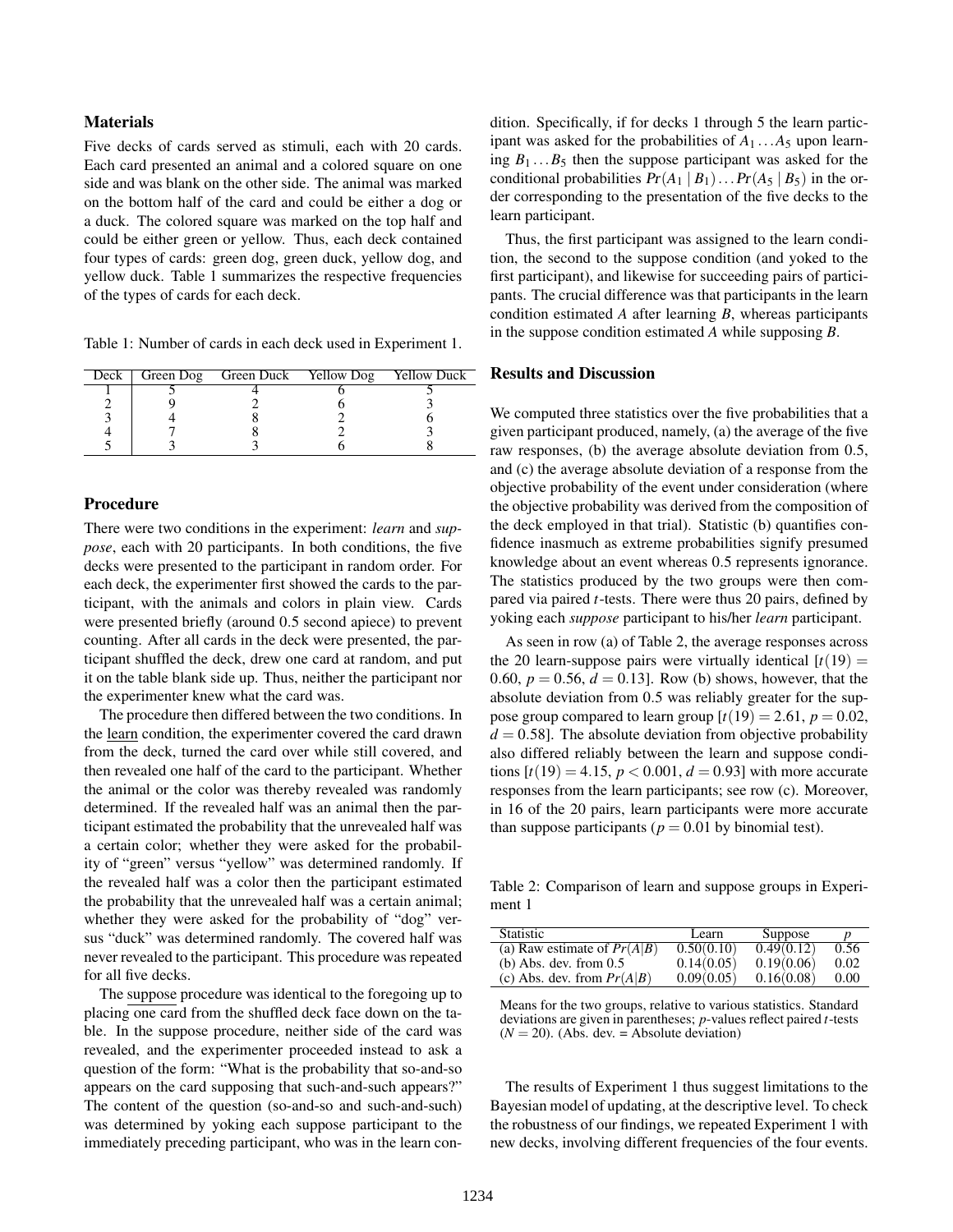## Experiment 2

### **Participants**

A new group of forty undergraduates (26 female, mean age 19.5 yrs,  $SD = 1.8$ ) from Princeton University participated in exchange for course credit.

## Materials and procedure

The procedure was identical to Experiment 1 except for the use of five different decks shown in Table 3.

Table 3: Number of cards in each deck used in Experiment 2.

|  | Deck   Green Dog Green Duck Yellow Dog Yellow Duck |  |
|--|----------------------------------------------------|--|
|  |                                                    |  |
|  |                                                    |  |
|  |                                                    |  |
|  |                                                    |  |
|  |                                                    |  |

### Results and Discussion

We computed the same statistics as in Experiment 1; see Table 4. As before, there was virtually no difference in the average responses of the suppose versus learn groups. And once again, suppose participants were less accurate than learn participants in terms of absolute deviation from the objective value; 16 of the twenty learn/suppose pairs showed this pattern ( $p = 0.01$  by binomial test). This time, however, learn rather than suppose participants issued more extreme probabilities; see row (b) of Table 4.

Table 4: Comparison of learn and suppose groups in Experiment 2

| <b>Statistic</b>              | Learn      | Suppose    |      |
|-------------------------------|------------|------------|------|
| (a) Raw estimate of $Pr(A B)$ | 0.50(0.14) | 0.48(0.10) | 0.53 |
| (b) Abs. dev. from $0.5$      | 0.23(0.05) | 0.18(0.06) | 0.00 |
| (c) Abs. dev. from $Pr(A B)$  | 0.13(0.04) | 0.21(0.08) | 0.00 |

Means for the two groups, relative to various statistics. Standard deviations are given in parentheses; *p*-values reflect paired *t*-tests  $(N = 20)$ . (Abs. dev. = Absolute deviation)

Why did suppose participants issue more extreme probabilities than learn participants in Experiment 1 while the reverse is true in Experiment 2? Tables 1 and 3 report the objective distributions of the cards in the two experiments, and reveal greater extremeness for the second experiment compared to the first. So, the switch in extremeness might be a corollary to the greater accuracy of the learn compared to suppose groups.

In sum, the results of Experiment 2 reveal once again a gap between learning and supposing that is not foreseen by Bayesian updating.

### Experiment 3

In Experiments 1 and 2, probabilities were grounded in frequencies and therefore *extensional*. The third experiment was designed to evaluate the impact of learning versus supposing in an *intensional* setting involving probabilities of nonrepeatable events. In particular, participants in the third experiment specified their confidence (as a probability) that Bill Clinton won/lost a specified state given that he won/lost another state in the 1992 presidential election.

### **Participants**

A new group of sixty undergraduates (41 female, mean age 20.4 yrs,  $SD = 1.9$ ) from Princeton University participated in exchange for course credit.

### **Materials**

A deck of 50 cards served as stimuli. One side of a given card was marked with a U.S. state, the other side left blank.

## Procedure

As in the previous experiments, there was a learn and a suppose condition, each with 20 participants. In both conditions, the participant examined the deck then shuffled it and placed two cards face down on the table (without looking at them). Despite the appearance of randomness, the experimenter examined but then ignored the contents of the cards, and instead asked about two states from a pre-selected list. The list consisted of 20 swing states (electoral outcome not easily predictable); the two swing states figuring in a given trial were drawn randomly from the list. $3$ 

In the learn condition the experimenter picked up one of the two drawn cards and looked at its underside (preventing the participant from seeing the content). The state was announced (actually, the announced state was preselected from the list of 20 swing states), and then the electoral outcome for that state was determined by consulting a website. Specifically, with the participant watching, the experimenter discovered the outcome for that state via http://uselectionatlas.org/RESULTS/, and showed the result to the participant. Note that the participant was only shown whether Clinton won or lost the specified state; information about other states was masked. The experimenter then examined the underside of the remaining card, announced this second state (actually, preselected from the list of swing states), and asked the participant to estimate the probability of Clinton winning or losing that state. The framing of the question in terms of winning or losing was consistent with the outcome for the first state. For example, if Clinton won the first state then the participant estimated the probability of Clinton winning the second state, and likewise for losing. The two cards were then put aside, never revealed to the participant. This procedure was performed five times per participant.

In the suppose condition, each participant was yoked to the immediately preceding learn participant. To start the trial, the experimenter announced that it was a winning (or losing) round, meaning that the participants were to estimate the

 $3$ The swing states were taken to be AL, AZ, GA, ID, IN, KS, KY, LA, MI, MN, MO, MS, MT, NC, ND, NM, OH, TN, VA, WV.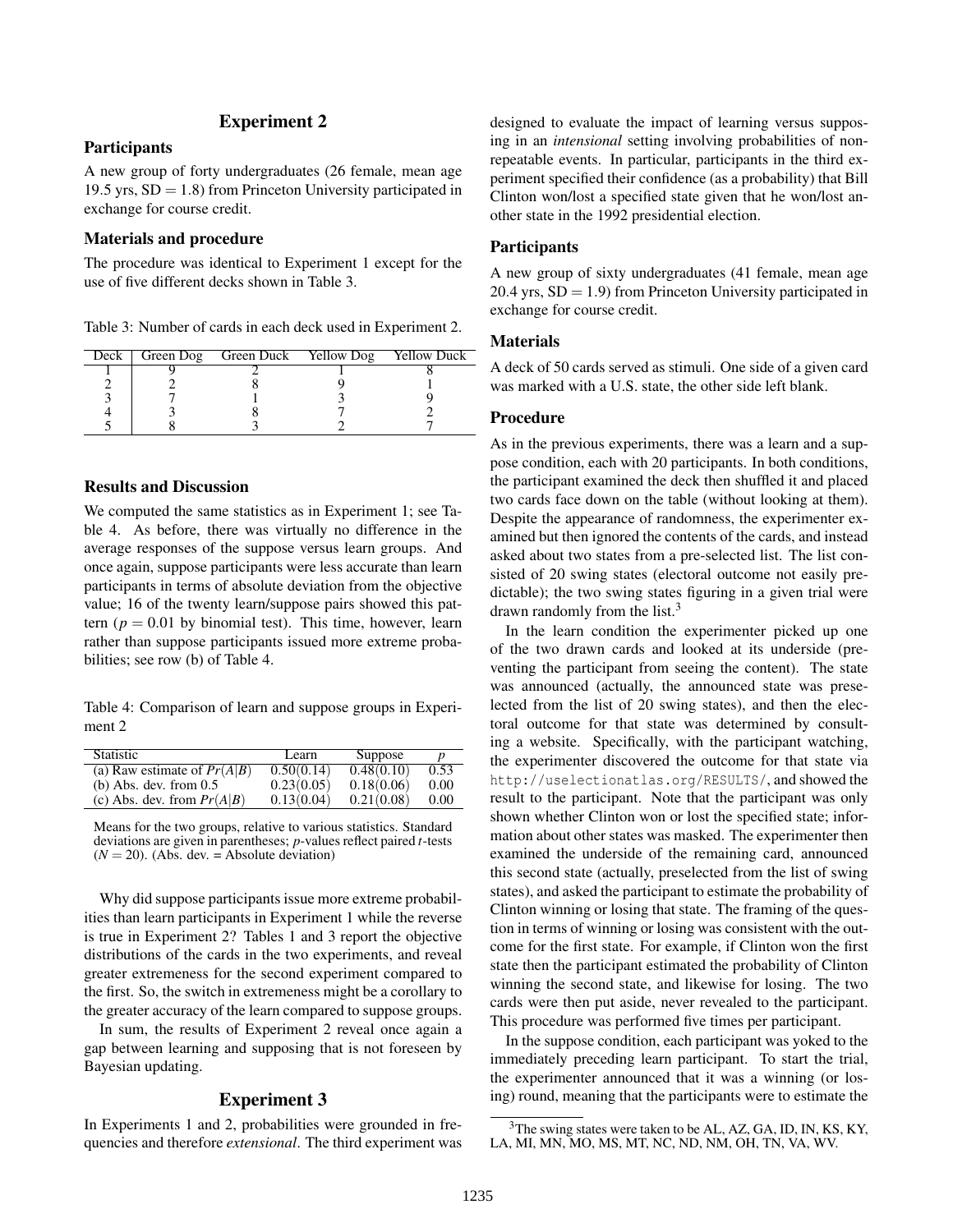probability that Clinton won (or lost) the second state, supposing that he won (or lost) the first state. The choice of framing (win/lose) appeared to be random, but in fact matched the questions in the learn condition. To finish the trial, the participant shuffled the deck and placed two cards face down on the table (without looking). The experimenter pretended to look at the undersides of the two cards and asked the participant to estimate the probability of Clinton winning (or losing) the second state supposing that he won (or lost) the first state. The two states were yoked to those in the learn condition. The two cards were then set aside, never revealed to the participant. This procedure was performed five times (yoked to the preceding learn participant).

A third group  $(N = 20)$  served as a control condition in which just  $Pr(A)$  was estimated (no conditioning event *B* was evoked). In this condition, each participant was yoked to the preceding suppose and learn participants, and gave probabilities to the five states that were target events *A*. For each trial, the experimenter announced that it was a winning (or losing) round, meaning that the probability to be estimated was that Clinton won (or lost) the state in question. The framing was yoked to the questions in the suppose and learn conditions. The participant then shuffled the deck and placed one card face down on the table. The experimenter pretended to look at the card and asked the participant to estimate the probability of Clinton winning (or losing) the state. The procedure was performed for each of the five states.

#### Results and Discussion

As seen in row (a) of Table 5, the average responses of the learn participants were reliably higher than those of the suppose participants  $[t(19) = 4.41, p < 0.001, d = 0.99]$ . Row (b) shows that the learn group offered more extreme probabilities than the suppose group  $[t(19) = 3.11, p < 0.01,$  $d = 0.69$ ].

Table 5: Comparison of learn and suppose groups in Experiment 3

| <b>Statistic</b>              | Learn      | Suppose    | n    |
|-------------------------------|------------|------------|------|
| (a) Raw estimate of $Pr(A B)$ | 0.64(0.09) | 0.53(0.10) | 0.00 |
| $(b)$ Abs. dev. from $0.5$    | 0.21(0.06) | 0.15(0.06) | 0.00 |
| (c) Quadratic penalty         | 0.18(0.08) | 0.25(0.08) | 0.02 |

Means for the two groups are presented, relative to various statistics. Standard deviations are given in parentheses; *p*-values reflect paired *t*-tests ( $N = 20$ ). (Abs. dev. = Absolute deviation)

To quantify the accuracy of the probability assigned to event *A* upon learning or supposing *B*, we computed the *quadratic penalty* for Pr(*A*). To illustrate, the quadratic penalty for Pr(wins Virginia) is  $(1 - Pr(wins Virginia))^2$ in the event that Clinton won Virginia, and it is  $(0 Pr(\text{ wins Virginia})^2$  in case he lost. (Note that the conditioning event *B* was true in every case.) Thus, low penalty signifies accuracy of a stochastic forecast whereas high penalty signifies inaccuracy; assigning the noncommittal probability 0.5 guarantees a penalty of 0.25, indicating ignorance. The quadratic penalty was introduced by Brier (1950); see Predd et al. (2009) for a justification of its use in measuring accuracy. For every participant, we computed her average quadratic penalty over the five trials. Row (c) of Table 5 shows that learners were closer to the truth than supposers were  $[t(19) = 2.57, p = 0.02, d = 0.58]$ . This holds for 17 of the 20 pairs of participants ( $p = 0.01$  by binomial test). It is striking that the mean quadratic penalty for the suppose group is almost exactly 0.25, the accuracy level guaranteed by issuing 0.5 probabilities.

We note that a majority (60%) of the pairs figuring in the experiment had consistent outcomes in the election (Clinton winning both or losing both). For the learn condition, the average probabilities assigned to consistent and inconsistent pairs were 0.72 and 0.50, respectively, whereas they were 0.55 and 0.48 for the suppose condition. A two-way ANOVA reveals a reliable interaction, the difference between the learn probabilities exceeding that for the suppose probabilities  $[F(1,19) = 17.7, p < .001]$ . Since a majority of pairs were consistent (as noted above), these facts explain the lower quadratic penalty for learn participants, and highlight their greater sensitivity to the conditioning event *B*.

Finally, in the control condition, the average raw estimate of  $Pr(A)$  was 0.51 (*SD* = 0.13). This is close to the 0.53 estimate of  $Pr(A | B)$  in the suppose group  $[t(19) = 0.51]$ ,  $p = 0.61$ ,  $d = 0.12$  but reliably different from the 0.64 estimate of the learn group  $[t(19) = 4.09, p < 0.001, d =$ 0.91]. The quadratic penalty for the control condition was 0.29 (*SD* = 0.09), reliably different from learn  $[t(19) = 4.18$ ,  $p < .001$ ,  $d = 0.94$ ] but not suppose  $[t(19) = 1.50, p = 0.15,$  $d = 0.34$ . These results indicate once again that the conditioning event *B* had greater impact on the judgements of the learn participants compared to suppose.

#### General Discussion

Bayesian updating (1) seems not to describe the relation between the probability distribution that arises from learning an event *B* compared to merely supposing it. For, in our three experiments, the probabilities that issue from learning *B* are more accurate than those resulting from conditioning, and they also differ in their deviation from 0.5. In Experiment 3, moreover, the average probabilities in the two groups differed significantly.

In the latter experiment, learn participants seem to have made greater use of the conditioning event *B* than did suppose participants. This is revealed by the greater difference in updated compared to prior probabilities for *A* in the learn compared to the suppose conditions. Specifically, learn estimates were reliably higher than the prior, suggesting that learn participants interpreted a win [loss] of one swing state to increase the chance of a win [loss] of another. In contrast, suppose participants' estimates of  $Pr(A | B)$  were almost identical to the control group's Pr(*A*).

Insensitivity to *B* may reflect a deficit of imagination, the